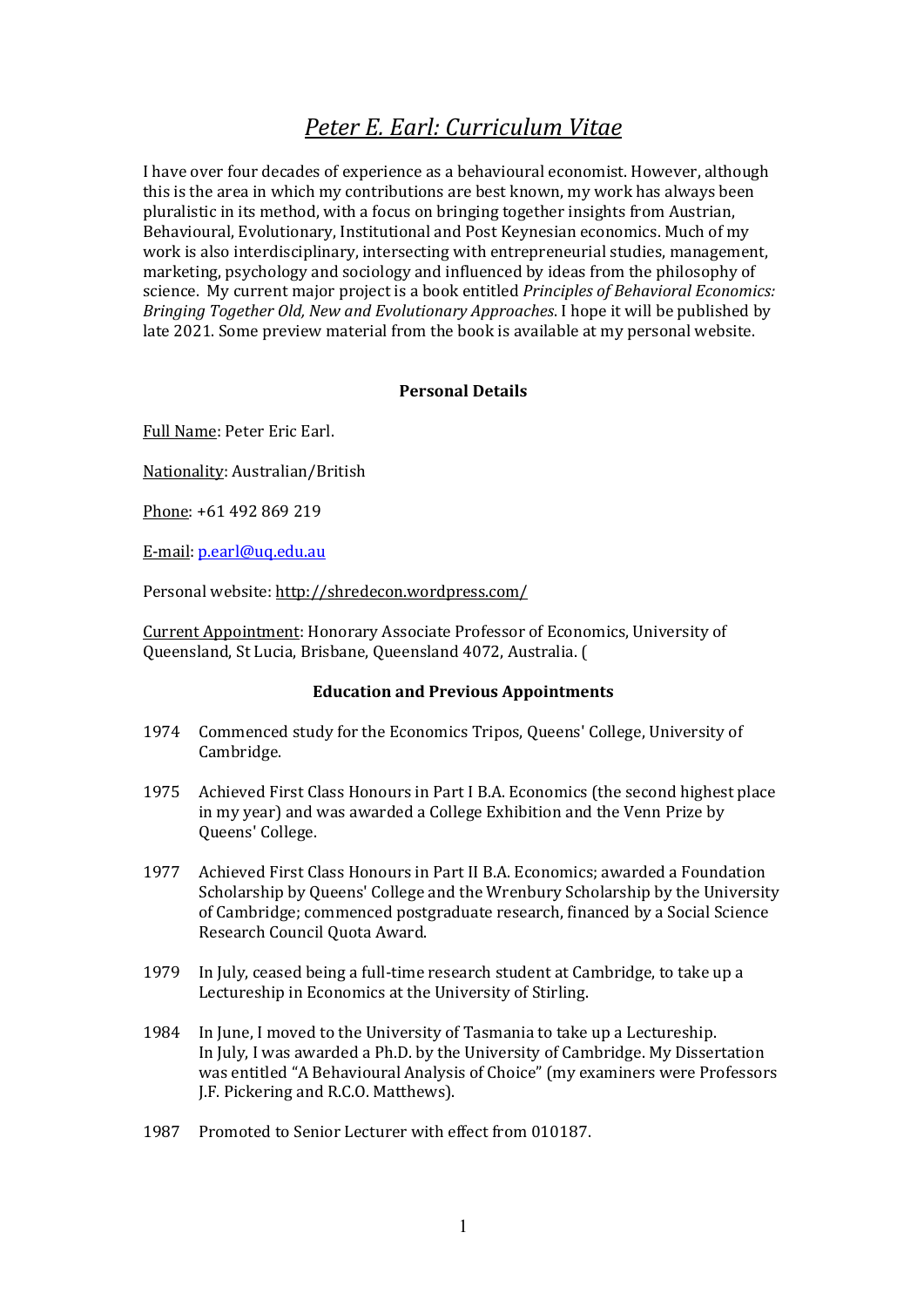- 1991 In June, I became Professor of Economics, Department of Economics and Marketing, Lincoln University, Canterbury, New Zealand.
- 1995 In November, I was recipient of a Special Achievement Award for Research and Creative Activity at Lincoln University (up to two are awarded each year).
- 1999 Visiting Professor of Economics, University of Queensland, July-December.
- 2001 I resigned my chair to take up a position as Senior Lecturer in Economics at the University of Queensland at the start of July. This was an unusual career move, aimed at getting better students, a world-class research library, more time for research and a more pluralistic collegial environment. The difference that the move made to my research output compared with the 1991-2001 decade is abundantly evident from my publications list below.
- 2004-2020 Associate Professor of Economics, University of Queensland (retired 31 December 2020).

#### **Publications**

Google Scholar profile is at [http://scholar.google.com.au/citations?user=0cLCnC0AAAAJ&hl=en.](http://scholar.google.com.au/citations?user=0cLCnC0AAAAJ&hl=en) Summary Statistics as of 10 December 2020:



#### **Journal Articles**

- 1. Friesen, L., & Earl, P. E. (2020). An experimental analysis of regulatory interventions for complex pricing. *Southern Economic Journal, 86*(3, January), 1241–1266. DOI: 10.1002/soej.12414
- 2. Earl, P.E., Friesen, L. and Shadforth, C. (2019). Elusive optima: A process-tracing analysis of procedural rationality in mobile phone connection plan choices. *Journal of Economic Behavior and Organization* 161: 303–322.
- 3. Earl, P. E. (2018) 'Richard H. Thaler: A Nobel Prize for Behavioural Economics'. *Review of Political Economy, 30*(2), 107-125. doi:10.1080/09538259.2018.1513236. (This has Open Access availability and by late December 2020 had been viewed almost 14,000 times.)
- 4. Earl, Peter E. (2018) 'G. L. S. Shackle's introspective behavioural economics', *Journal of Behavioral Economics for Policy*, 2(1): 19–25.
- 5. Earl, P.E., Friesen, L. and Shadforth C. (2017) The efficiency of market-assisted choices: An experimental analysis of mobile phone connection service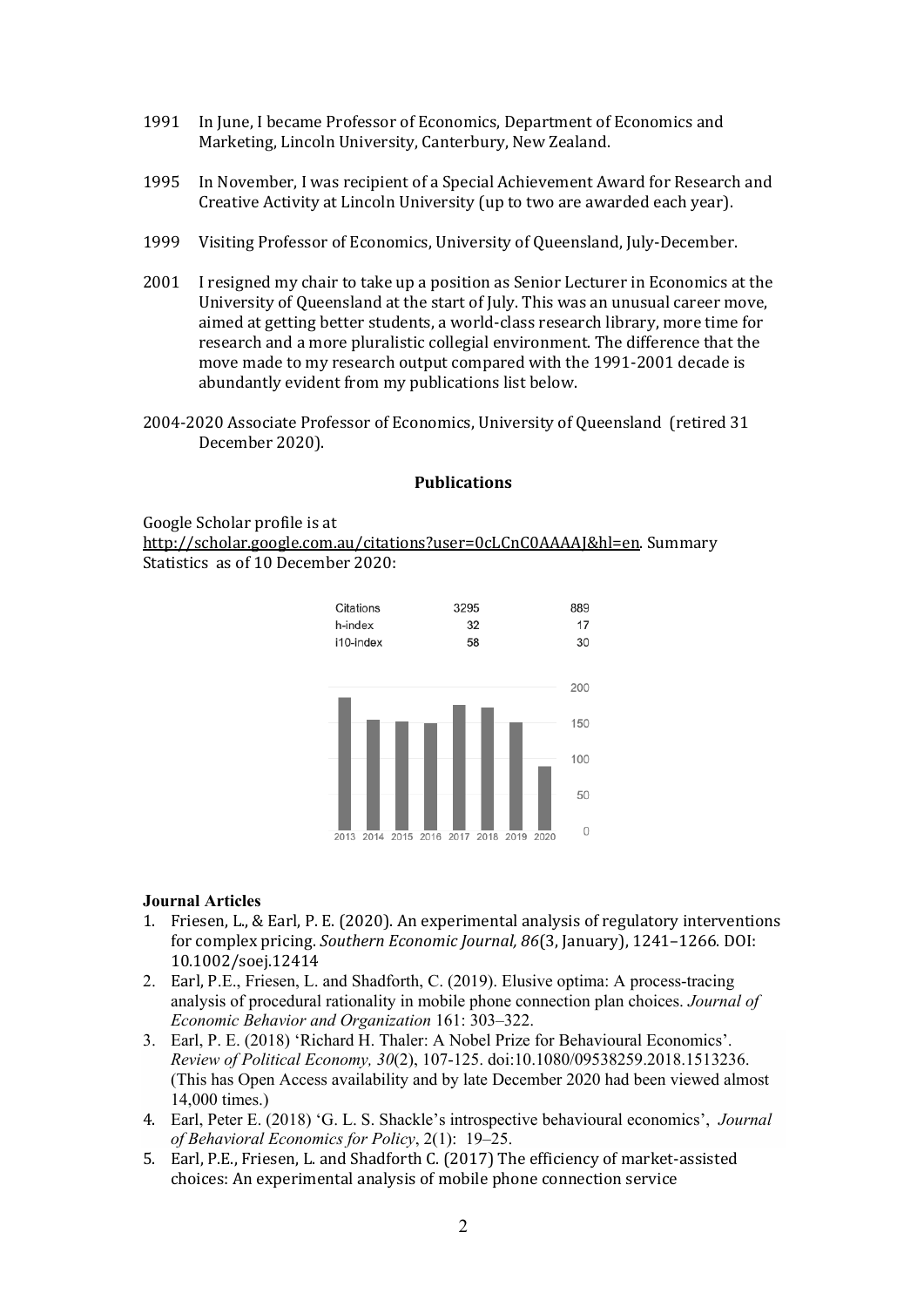recommendations', *Journal of Institutional Economics*, 13(4): 849–73, DOI: [https://doi.org/10.1017/S174413741700011](https://doi.org/10.1017/S174413741700011X)

- 6. Earl, P.E. (2017) 'Lifestyle changes and the lifestyle selection process', *Journal of Bioeconomics*, 19(1, April): 97–114
- 7. Earl, P.E. and Potts, J. (2016) 'The management of creative vision and the economics of creative cycles', *Managerial and Decision Economics*, 37(7, October): 474–484
- 8. Earl, P.E. (2015) 'Anchoring in economics: On Frey and Gallus on the aggregation of behavioural anomalies', *Economics E-Journal*, 2015-21: 1–25, July 15. <http://dx.doi.org/10.5018/economics-ejournal.ja.2015-21>
- 9. Friesen, L. and Earl, P.E. (2015) 'Multipart tariffs and bounded rationality: An experimental analysis of mobile phone plan choices', *Journal of Economic Behavior and Organization*, **116**, pp. 239–53. DOI: http://dx.doi.org/10.1016/j.jebo.2015.04.016
- 10. Earl, P.E. (2014) 'Bringing psychology and pluralism into the teaching of welfare economics, *International journal of Pluralism and Economics Education*, 5(1), pp. 58– 77.
- 11. Earl, P.E. (2013) 'The robot, the party animal and the philosopher: an evolutionary perspective on deliberation and preference', *Cambridge Journal of Economics*, 37(6), November, pp. 1263–1282
- 12. Earl, P.E. and Potts, J. (2013) 'The creative instability hypothesis', *Journal of Cultural Economics*, **37**(2), pp. 153–173.
- 13. Earl, P.E. and Peng, T.-C. (2012) 'Brands of economics and the Trojan horse of pluralism', *Review of Political Economy*, **24**(3), July, pp. 451–67.
- 14. Earl, P.E. (2012)) 'Experiential approach to automotive consumption', *Journal of Business Research*, **65**(7), July: pp. 1067-1072.
- 15. Earl, P.E. (2011) 'From anecdotes to novels: Reflective inputs for behavioural economics', *New Zealand Economic Papers*, **45**(1/2), April-August (double issue on behavioural economics and economic psychology) pp. 5-22*.*
- 16. Earl, P.E. and Potts, J. (2011) 'A Nobel prize for governance and institutions: Oliver Williamson and Elinor Ostrom', *Review of Political Economy*, **23**(1) January, pp. 1– 24.
- 17. Foster, M.M, Earl, P.E., Haines, T.P. and Mitchell, G.K. (2010) 'Unravelling the concept of consumer preference: Implications for health policy and optimal planning in primary care', *Health Policy*, **97**(2-3), October, pp. 105-112.
- 18. Earl, P.E. (2010) 'Economics fit for the Queen: A pessimistic assessment of its prospects', *Prometheus*, **28**(3), September, pp. 1-17. (Reprinted in G.M. Hodgson (ed.) (2012) Mathematics and Modern Economics, Cheltenham, Edward Elgar. An extended version (incorporating some material from Earl and Peng (2012) 'Brands of economics and the Trojan horse of pluralism') is available as Earl, P.E. and Peng, T.-C.(2013) 'Economics fit for the Queen: Barriers and opportunities', pp. 172–202 in F.S. Lee and M. Lavoie (eds) In Defence of Post-Keynesian and Heterodox Economics: Responses to their Critics, London, Routledge.
- 19. Earl, P.E. and Wakeley, T. (2010) 'Economic perspectives on the development of complex products for increasingly demanding customers', *Research Policy,* **39**, pp. 1122–1132.
- 20. Earl, P.E. and Wakeley, T. (2010) 'Alternative perspectives on connections in economic systems, *Journal of Evolutionary Economics*, **20**, pp. 163-183.
- 21. Earl, P.E. (2009) 'Information technology and the economics of storing, spreading and generating knowledge', *Prometheus*, 27(4), December, pp. 389-401.
- 22. Earl, P.E. and Mandeville, T. (2009) 'The competitive process in the age of the Internet', *Prometheus*, 27(3), September, pp. 195-209.
- 23. Earl, P.E. (2008) 'Heterodox economics and the future of academic publishing', *On the Horizon*, 16(4), pp. 205-213.
- 24. Earl, P.E., Peng, T.C. and Potts, J. (2007) 'Decision-rule cascades and the dynamics of speculative bubbles', *Journal of Economic Psychology*, 28(3), June, pp. 351-364.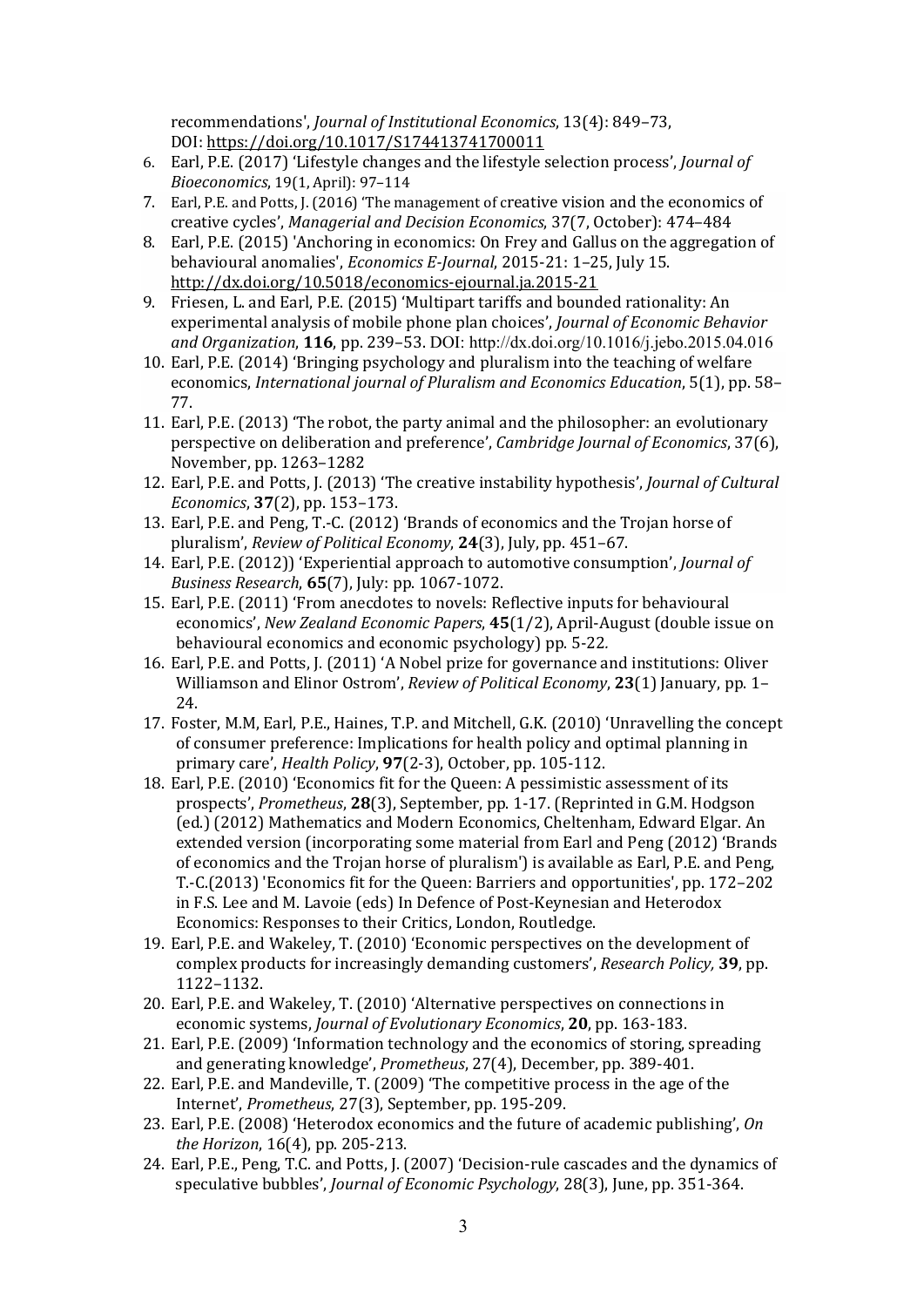- 25. Earl, P.E. and Wakeley, T. (2007) 'Conjectures about future wants: some insights from evolutionary economics with reference to digital photography', *International Journal of Technological Intelligence and Planning*, 3(1), pp. 24-38.
- 26. Earl, P.E. (2005) 'Economics and psychology in the twenty-first century', *Cambridge Journal of Economics,* 29(6), pp. 909-26.
- 27. Earl, P.E. and Potts, J. (2004) 'The Market for Preferences', *Cambridge Journal of Economics*, 28(4), July, pp. 619-633.
- 28. Earl, P.E. (2001) 'Simon's Travel Theorem and the Demand for Live Music', *Journal of Economic Psychology*, 22(3), June, pp. 335-358 (this was accepted, subject to some changes, before I became coeditor of the journal and thereafter continued to go through the normal refereeing process.
- 29. Earl, P.E. and Potts, J. (2000 'Latent demand and the browsing shopper' *Managerial and Decision Economics*, 21(3-4), pp. 11-22.
- 30. Earl, P.E. (1998) 'Information, Coordination and Macroeconomics', *Information Economics and Policy*, 10, pp. 331-342.
- 31. Earl, P.E. (1994) 'The Economic Rationale of Universities: A Reconsideration' (my Inaugural Lecture) *Prometheus*, 12, No. 2, December, pp. 131–51.
- 32. Earl, P.E. (1992) 'The Evolution of Cooperative Strategies: Three Automotive Industry Case Studies', *Human Systems Management*, 11, No. 2, pp. 89-100.
- 33. Earl, P.E. (1992) 'Scientific Research Programmes and the Prediction of Corporate Behaviour', *Cyprus Journal of Economics*, 5, No. 2, December, pp. 75-95.
- 34. Earl, P.E. (1991) 'Principal-Agent Problems and Structural Change in the Advertising Industry', *Prometheus*, 9, December, pp. 274-95.
- 35. Earl, P.E. (1991) 'Normal Cost versus Marginalist Approaches to Pricing: A Behavioural Perspective', *Journal of Post Keynesian Economics* , 13, Winter 1990-91, pp. 264-81.
- 36. Earl, P.E. (1990) 'Coping with Uncertainty in Economics: Interview with G.L.S. Shackle', *Review of Political Economy*, 2, March, pp. 104-113.
- 37. Earl, P.E. (1990) 'Economics and Psychology: A Survey', *Economic Journal*, September, 100, pp. 718-55.
- 38. Brooks, M.A. and Earl, P.E. (1987) 'On the Implications of Jointness in a Normative Model of Behavior Based on an Activity Hierarchy', *Journal of Consumer Research*, 14, December, pp. 445-8.
- 39. Earl, P.E. (1987) 'Unexploited Scope for Quantitative Work in the History of Economic Thought', *HETSA Bulletin*, No. 8, Summer, pp. 1-11.
- 40. Lee, F.S., Irving-Lessman, J., Davies, J. and Earl, P.E. (1986) 'P.W.S. Andrews' Theory of Competitive Oligopoly: A New Interpretation', *British Review of Economic Issues*, 8, Autumn, pp. 13-40.
- 41. Earl, P.E. (1986) 'A Behavioural Analysis of Demand Elasticities', *Journal of Economic Studie*s, 13(3), pp. 20-37.
- 42. Earl, P.E. and Kay, N.M. (1985) 'How Economists can Accept Shackle's Critique of Economic Doctrines without Arguing Themselves out of their Jobs', *Journal of Economic Studies*, 12(1/2), pp. 34-48 (reprinted in Mark Blaug's 1992 Elgar volume of readings on Shackle and Joan Robinson).
- 43. Dow, S.C. and Earl, P.E. (1984) 'Methodology and Orthodox Monetary Policy', *Economie Appliquee*, 37, pp. 143-63.

# **Books**

- 1. Earl, P.E. and Littleboy, B. (2014) *G.L.S. Shackle (Great Thinkers in Economics Series)*, Basingstoke and London, Palgrave, pp. xiii + 246.
- 2. Earl, P.E. and Wakeley, T. (2005) *Business Economics: A Contemporary Approach*, Maidenhead, UK, McGraw-Hill, pp. xxv +561 (covers both mainstream and behavioural/evolutionary approaches).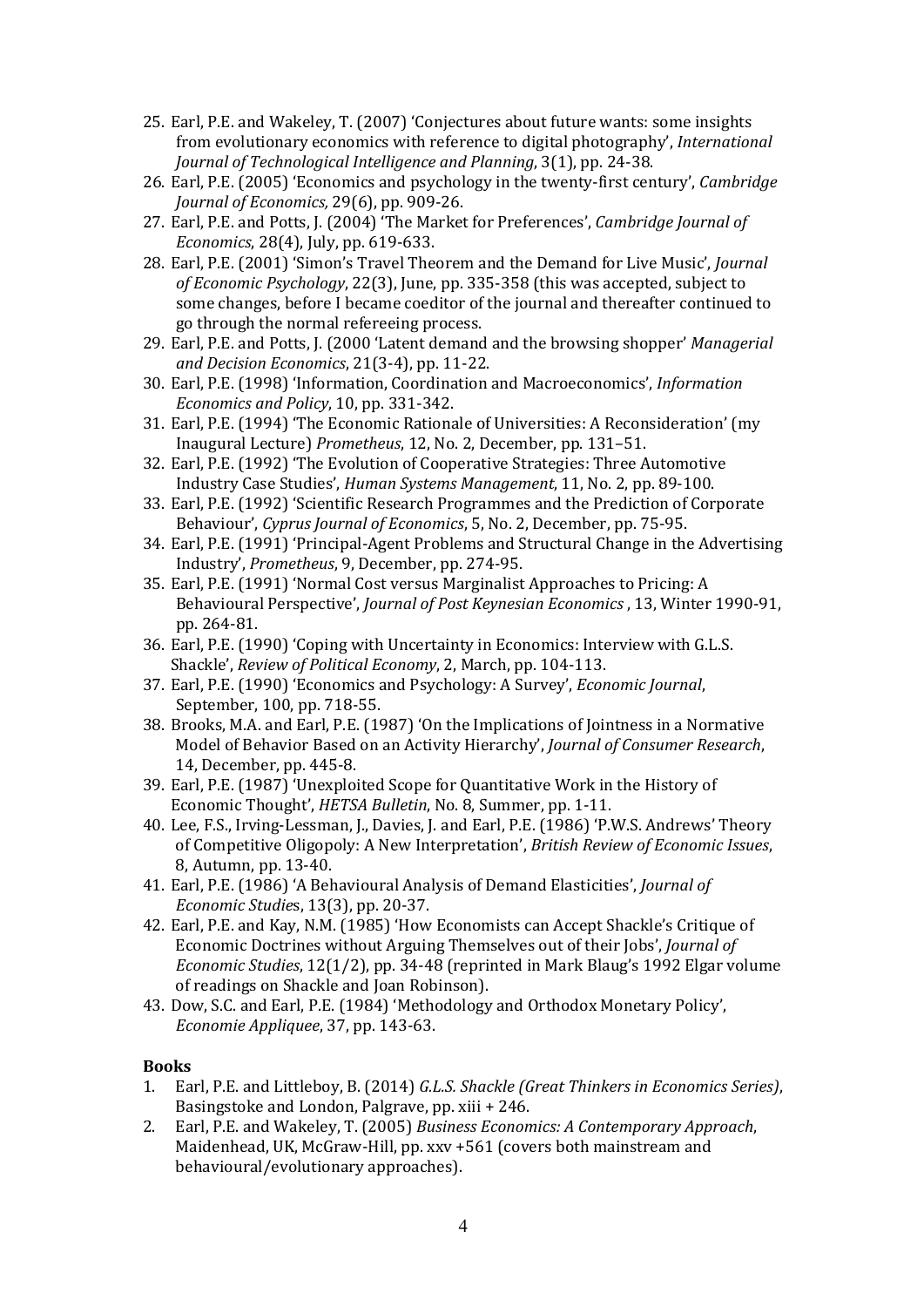- 3. Earl, P.E. (2002) *Information, Opportunism and Economic Coordination*, Cheltenham, Edward Elgar Publishing Ltd., pp. xix + 272.
- 4. Earl, P.E. (1995) *Microeconomics for Business and Marketing: Lectures, Cases and Worked Essays*. Aldershot, Edward Elgar Ltd., pp. xiii + 432, reprinted November 1995; covers both mainstream and behavioural/evolutionary approaches).
- 5. Earl, P.E. (1990) *Monetary Scenarios: A Modern Approach to Financial Systems*, Aldershot, Edward Elgar Publishing Ltd., pp. xi + 371.
- 6. Earl, P.E. (1986) *Lifestyle Economics: Consumer Behaviour in a Turbulent World*, Brighton, Wheatsheaf Books/New York, St Martins Press, pp. xii + 314 (paperback edition, 1988).
- 7. Earl, P.E. (1984) *The Corporate Imagination: How Big Companies Make Mistakes*, Brighton, Wheatsheaf Books/Armonk, NY, M.E. Sharpe, Inc., pp. xvii + 236.
- 8. Earl, P.E. (1983) T*he Economic Imagination: Towards a Behavioural Analysis of Choice* (with a foreword by G.L.S. Shackle), Brighton, Wheatsheaf Books/Armonk, NY, M.E. Sharpe, Inc., pp. xii + 206.
- 9. Dow, S.C. and Earl, P.E. (1982) *Money Matters: A Keynesian Approach to Monetary Economics*, Oxford, Martin Robertson/New York, Barnes and Noble, pp. ix + 270.

# **Edited Books**

- 1. Earl, P.E. (2001) *The Legacy of Herbert A. Simon in Economic Analysis*, Cheltenham, Edward Elgar, Volume 1: p xxv + 559; Volume II: pp. xx + 604 (This is a refereed reference collection of reprinted articles which I selected, and each volume has a substantial introductory essay by myself).
- 2. Earl, P.E. and Frowen, S.F. (eds) (2000) *Economics as an Art of Thought: Essays in Memory of G. L. S. Shackle*, London, Routledge, pp. xxvi + 425. (Includes as pp. 25–50 chapter by myself entitled 'Indeterminacy in the Economics Classroom', an updated version which was included as pp. 193-214 of Fullboork, E. (ed.) (2008) *Pluralist Economics*, London, Zed Books.)
- 3. Earl, P.E. and Kemp, S. (eds) (1999) *The Elgar Companion to Consumer Research and Economic Psychology*, Cheltenham, Edward Elgar, pp. xx + 638, a major reference book containing entries by about 100 leading researchers in the field from all over the world. Paperback, April 2002.
- 4. Dow, S.C. and Earl, P.E. (eds) (1999) *Economic Organization and Economic Knowledge: Essays in Honour of Brian Loasby, Volume 1*, Cheltenham, Edward Elgar, pp. xxiii+302.
- 5. Dow, S.C. and Earl, P.E. (eds) (1999) *Contingency, Complexity and the Theory of the Firm: Essays in Honour of Brian Loasby, Volume 2*, Cheltenham, Edward Elgar, pp. xxiii+328.
- 6. Earl, P.E. (ed.) (1996) *Management, Marketing and the Competitive Proces*s (editor and contributor of introduction, one solo chapter ('Contracts, Coordination and the Construction Industry') and one joint chapter ('Growth of Knowledge Perspectives on Business Behaviour', with David Harper), Cheltenham, Edward Elgar, pp. xii + 395.
- 7. Lee., F.S. and Earl, P.E. (1993) *The Economics of Competitive Enterprise: Selected Essays of P.W.S. Andrews*, Aldershot, Edward Elgar Publishing Ltd., pp. xi + 435. The book ends with a chapter by myself entitled 'Whatever Happened to P.W.S. Andrews's Industrial Economics?', pp. 402-427.
- 8. Earl, P.E. (ed.) (1988) *Behavioural Economics*, Aldershot, Edward Elgar Publishing Ltd. (a two volume set of 968 pages, in the Schools of Thought in Economics series edited by Professor Mark Blaug, each volume including a detailed introduction by myself and reprints of over twenty significant articles in this field), reprinted 1991.
- 9. Earl, P.E. (1988) *Psychological Economics: Development, Tensions, Prospects*, Boston, MA, Kluwer Academic Publishers (Kluwer-Nijhoff series on Modern Economic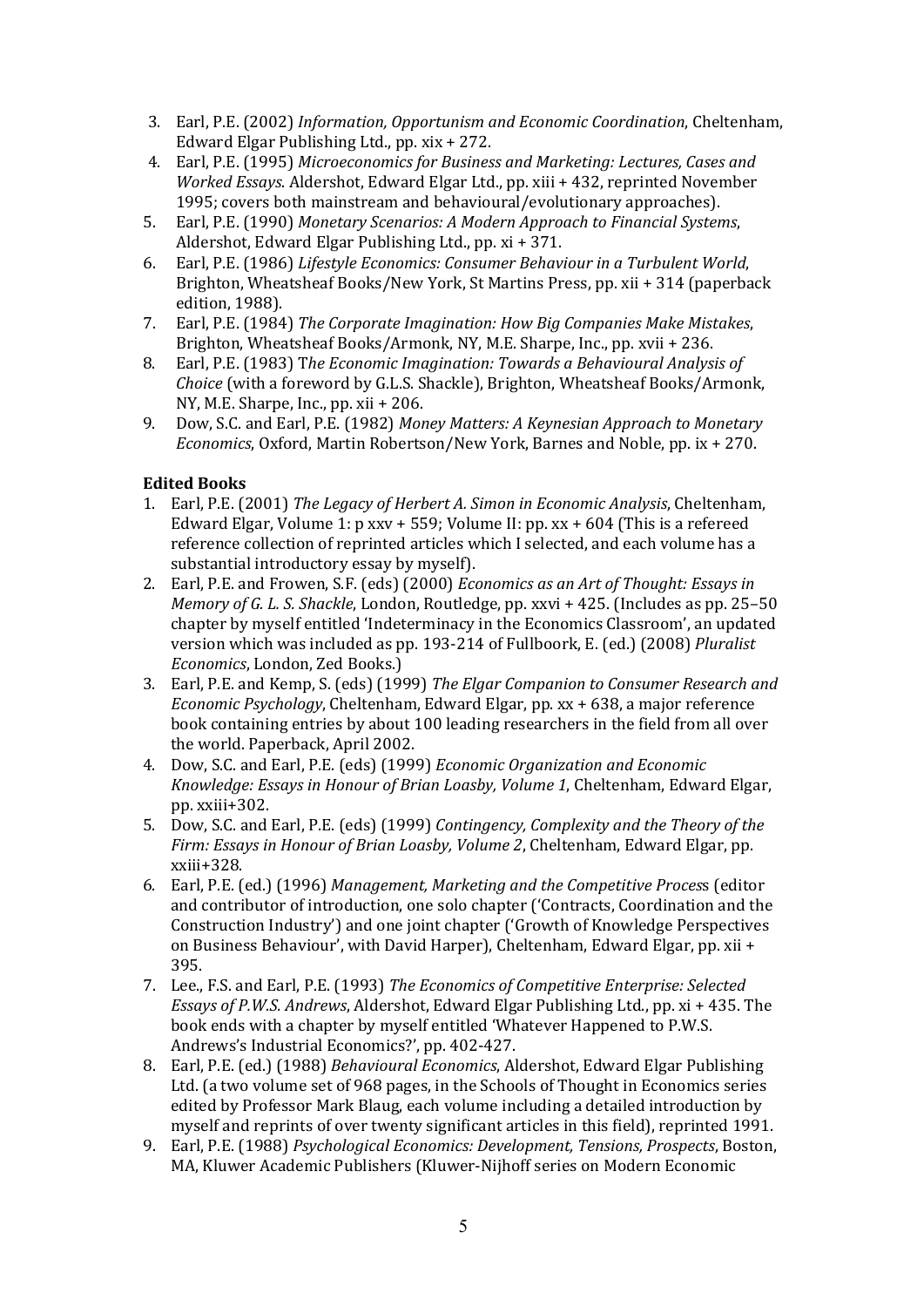Thought, series editor Professor Warren Samuels), pp. xi + 274. As well as my introduction it includes a chapter by me entitled 'On Being a Psychological Economist and Winning the Games Economists Play'.

# **Book Chapters (including papers in refereed annual book volumes)**

- 1. Earl, P.E. (2019) 'The mortgage treadmill versus discretionary spending and enforced leisure', pp. 51–68 in A. Chai and C.M. Baum (eds) *Demand, Complexity and Long-Run Evolution*, Springer, Cham. DOI: [https://doi.org/10.1007/978-3-030-](https://doi.org/10.1007/978-3-030-02423-9_4) [02423-9\\_4.](https://doi.org/10.1007/978-3-030-02423-9_4)
- 2. Earl, P.E. (2017) 'Theory of the Firm', pp. 194–202 in C.L. Spash (ed.) *Routledge Handbook of Ecological Economics*, London and New York, Routledge.
- 3. Earl, P.E. (2016) 'The evolution of behavioural economics', pp. 5–17 in R. Frantz, S.- H. Chen, K. Dopfer, F. Heukelom, and S. Mousavi (eds) *Routledge Handbook of Behavioral Economics*, London, Routledge.
- 4. Earl, P.E, (2016) 'Bounded Rationality in the Digital Age, pp. 91–112 in R. Frantz and L. Marsh (eds) *Minds, Markets and Milieux: Commemorating the Centenary of the Birth of Herbert Simon*, Basingstoke, Palgrave.
- 5. Earl, P.E. (2013) 'Satisficing and cognition: Complementarities between Simon and Hayek', pp. 278–300 in Frantz, R. and Leeson, R. (eds) *Hayek and Behavioral Economics*, Basingstoke and New York, Palgrave, pp. 278–300.
- 6. Earl, P.E (2012) 'Behavioural Theory', in Dietrich, M. and Krafft, J. (eds) *Handbook of the Theory of the Firm*, Cheltenham, Edward Elgar, pp. 98–101.
- 7. Earl, P.E. and Peng, T.-C. (2011) 'Home improvements', in Cameron, S. (ed.) *Handbook of the Economics of Leisure*, Cheltenham, Edward Elgar, pp. 197–220.
- 8. Earl, P.E. and Potts, J. (2011) 'Creativity under competition and the overshooting problem', Ch. 5 in Potts J. Creative Industries and Economic Evolution, Cheltenham, Edward Elgar, pp. 55–67.
- 9. Earl, P.E. (2011) 'Behavioural economics and economic policy', in Argyrous, G. and Stilwell, F. (eds) *Readings in Political Economy: Economics as a Social Science*, Prahran, VIC 3181, Australia, Tilde University Press. pp. 264–269.
- 10. Earl, P.E. (2010) 'The sensory order, the economic imagination and the tacit dimension', in Butos, W. (ed.) *The Social Science of The Sensory Order: Advances in Austrian Economics*, *13*, Bradford, Emerald, pp. 211-236.
- 11. Earl, P.E. and Wakeley, T. (2009) 'Price-based versus standards-based approaches to reducing car addiction and other environmentally destructive activities', in Holt, R.P.F., Pressman, S., and Spash, C.L. (eds) *Post Keynesian and Ecological Economics*, Cheltenham, Edward Elgar, pp. 158-77.
- 12. Earl, P.E. (2007) 'Consumption X-inefficiency and the problem of market regulation', in R. Frantz (ed.) *Renaissance in Behavioural Economics: Essays in Memory of Harvey Leibenstein*, London, Routledge, pp. 176-193.
- 13. Chai, A., Earl, P.E. and Potts, J. (2007) 'Fashion, growth and welfare: An evolutionary approach', in Bianchi, M. (ed.) *The Evolution of Consumption: Theories and Practice. Advances in Austrian Economics*, 10, Oxford, JAI/Elsevier, pp. 187-207.
- 14. Earl, P.E. and Potts, J. (2004) 'Bounded rationality and decomposability: The basis for integrating cognitive and evolutionary economics', in Augier. M. and March, J.G. (eds), *Models of a Man: Essays in Memory of Herbert A. Simon*, Cambridge, MA, MIT Press, pp. 317-333.
- 15. Earl, P.E. (2004) 'How economists model choice, versus how we behave, and why it matters', in Fullbrook, E. (ed.) *A Guide to What's Wrong with Economics*, London, Anthem, pp. 95–105.
- 16. Earl, P.E. (2003) 'The entrepreneur as a constructor of connections', in Koppl, R. (ed.) *Austrian Economics and Entrepreneurial Studies – Advances in Austrian Economics,* 6, Oxford, JAI/Elsevier, pp. 117–134.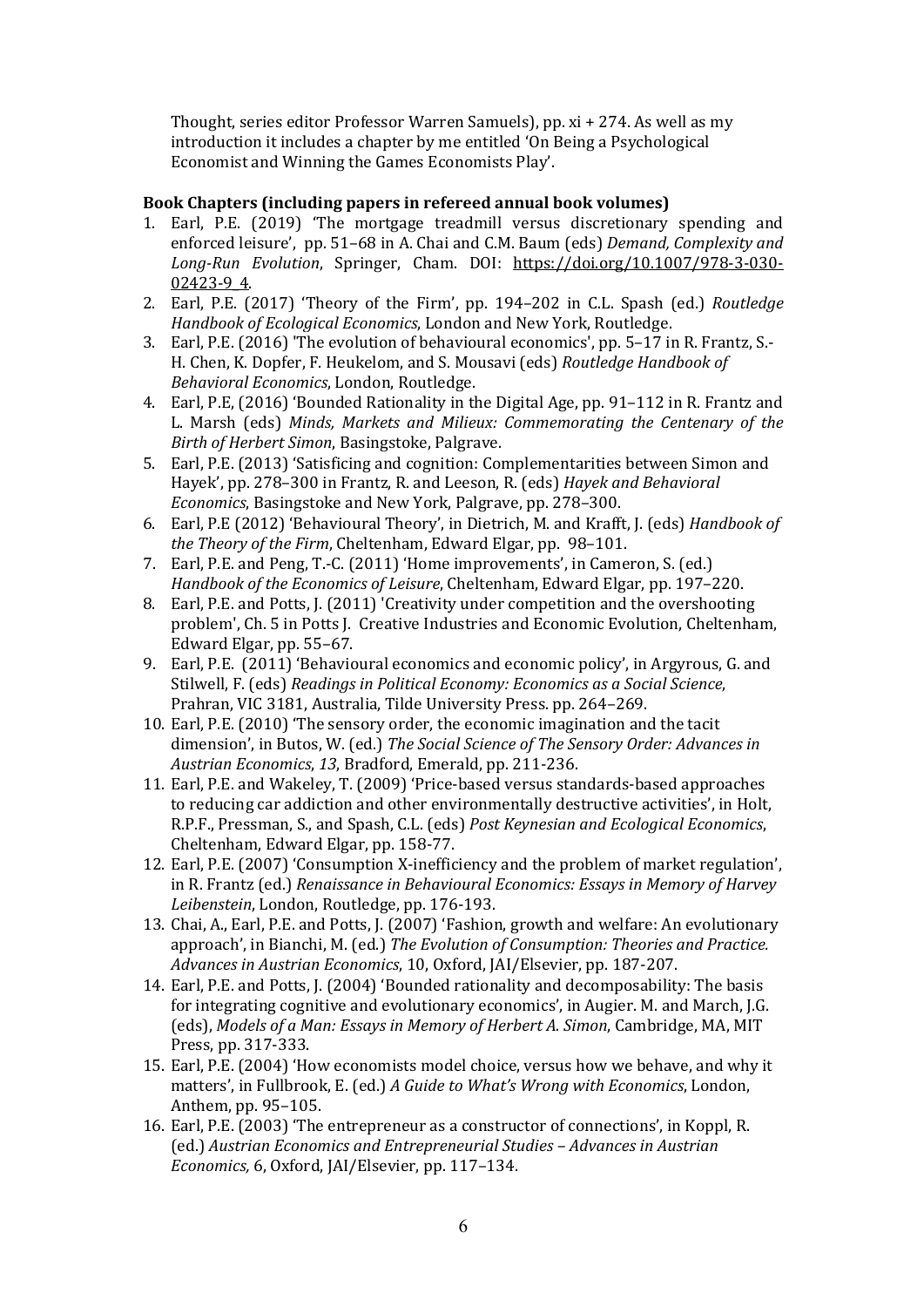- 17. Earl, P.E. (2002) 'The perils of pluralism in economics and how to reduce them', in Fullbrook, E. (ed.) (2003) *The Crisis in Economics*, London, Routledge,, pp. 90–3 (originally in *Post-Autistic Economics Review*, issue no, 11, January 2002, article 1).
- 18. Earl, P.E. (1999) 'Marketing as Information Economics', in S. Macdonald and J. Nightingale (eds) *Information and Organisation: A Tribute to the Work of Don Lamberton*, Amsterdam, Elsevier, pp. 243–261.
- 19. Earl, P.E. (1999) 'Managerialism and the Economics of the Firm', in Werhane, P. and Singer, A.E. (eds) *Business Ethics in Theory and Practice: Contributions from Asia and New Zealand*, Dordrecht, Kluwer, pp. 13-26.
- 20. Earl, P.E. (1998) 'George Richardson's Career and the Literature of Economics', in Foss, N.J. and Loasby, B.J. (eds) *Economic Organization, Capabilities and Coordination: Essays in Honour of G.B. Richardson*, London, Routledge, pp. 14-43.
- 21. Earl, P.E. (1998) 'Consumer Goals as Journeys into the Unknown', in Bianchi, M. (ed.) *The Active Consumer: Novelty and Surprise in Consumer Choice*, London, Routledge pp. 122-139.
- 22. Earl, P.E. (1996) 'Shackle, Entrepreneurship and the Theory of the Firm', in Pressman, S. (ed.) *Interactions in Political Economy: Malvern After Ten Years*, London, Routledge, pp. 43–60.
- 23. Earl, P.E. (1995) 'Liquidity Preference, Marketability and Pricing', in Dow, S.C. and Hillard, J. (eds) *Keynes, Knowledge and Uncertainty*, Aldershot, Edward Elgar Publishing Ltd., pp. 271–94.
- 24. Earl, P.E. (1994) 'Herbert Alexander Simon', in Hodgson, G. et al., (eds) *The Elgar Companion to Institutional and Evolutionary Economics*, Aldershot, Edward Elgar Publishing Ltd, Vol. 2, pp 284-7.
- 25. Earl, P.E. (1992) 'On the Complementarity of Economic Applications of Cognitive Dissonance Theory and Personal Construct Psychology', in Lea, S.E.G., Webley, P. and Young, B. (eds) *New Directions in Economic Psychology*, Aldershot, Edward Elgar Publishing Ltd., pp. 49-65.
- 26. Earl, P.E. (1992) 'Shearmur on Subjectivism', in Boehm, S. and Caldwell, B. (eds) *Austrian Economics: Tensions and New Developments*, Boston, MA, Kluwer Academic Publishers, pp. 129-135.
- 27. Earl, P.E. (1992) 'Tibor Scitovsky', in Samuels, W.J. (ed) *New Horizons in Economic Thought: An Appraisal of Ten Leading Economists*, Aldershot, Edward Elgar Publishing Ltd, pp. 265-93.
- 28. Earl, P.E. (1989) 'Bounded Rationality, Psychology and Financial Evolution: Some Behavioural Perspectives on Post Keynesian Monetary Analysis', in J. Pheby (ed.) *New Directions in Post Keynesian Economics*, Aldershot, Edward Elgar Publishing, Ltd., pp. 165-189.
- 29. Earl, P.E. (1987) Entries on P.W.S. Andrews, A.G. Hart and G.L.S. Shackle, in Eatwell, J., Milgate, M. and Newman, P. (eds) *The New Palgrave: A Dictionary of Economics*, London, Macmillan, pp. 94 (vol. 1), 604-5 (vol. 2), 315-6 (vol. 4).
- 30. Earl, P.E. and Dow, S.C. (1984) 'Monetary Policy in a Speculative Environment', in Hare, P.G. and Kirby, M.W. (eds) *An Introduction to British Economic Policy*, pp. 61- 75, Brighton, Wheatsheaf Books.
- 31. Earl, P.E. (1983) 'The Consumer in his/her Social Setting: A Subjectivist View', in Wiseman, J. (ed.) *Beyond Positive Economics?* (based on papers presented to Section F of the British Association for the Advancement of Science, York, 1981), London, Macmillan, pp. 176-91.
- 32. Earl, P.E. (1983) 'A Behavioral Theory of Economists' Behavior', in Eichner, A.S. (ed.) *Why Economics is not yet a Science*, pp. 90-125, London, Macmillan/Armonk, NY, M.E. Sharpe, Inc. (Japanese edition, 1986, Tokyo, Nihon Keizei Hyronsha).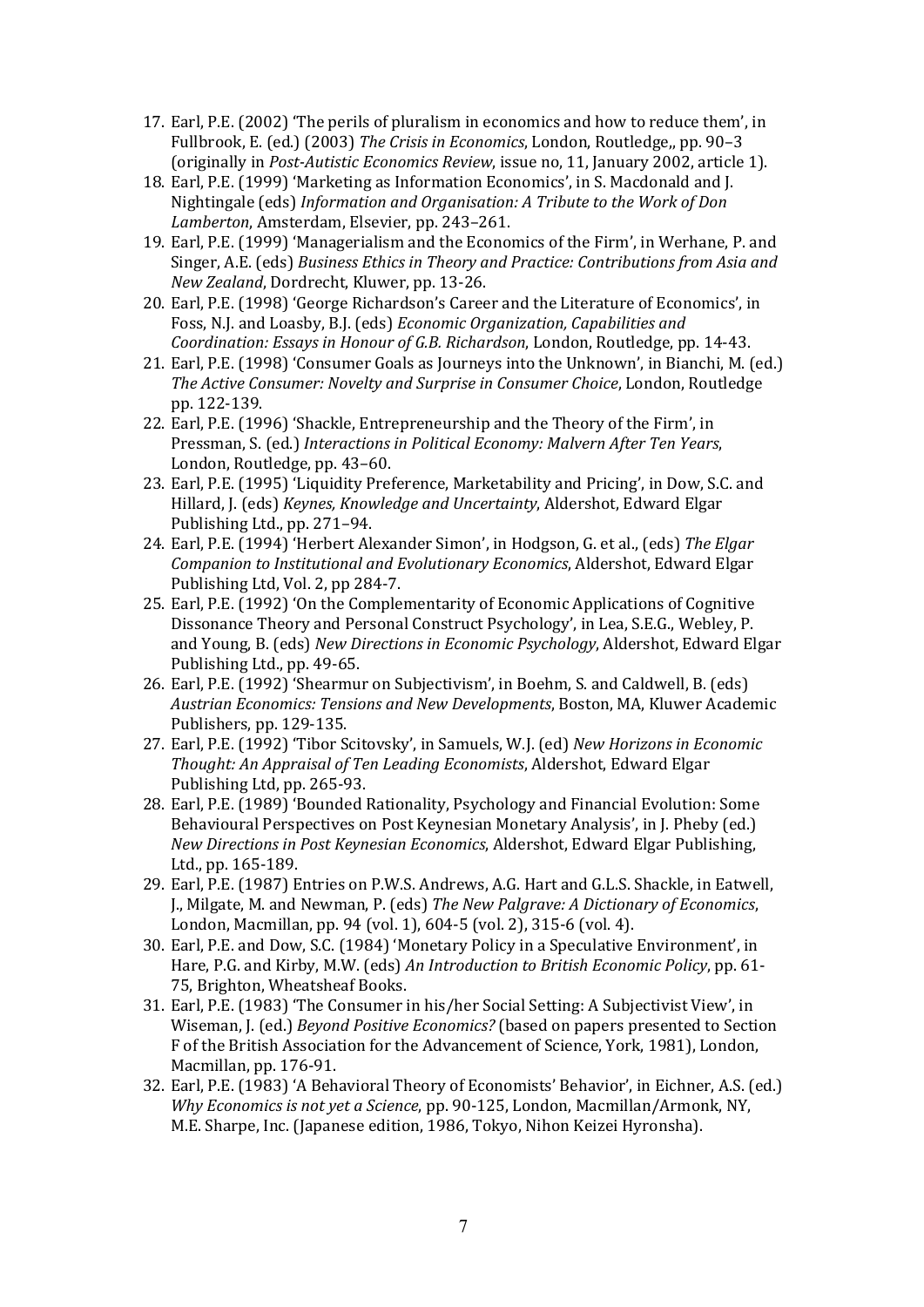# **Refereed Conference Papers and Edited Proceedings**

- 1. Earl, P.E. and Littleboy, B. (eds) (2008) *Regarding the Past: Proceedings of the 20th Conference of the History of Thought Society of Australia, Brisbane*, School of Economics, University of Queensland, pp. xi + 240.
- 2. Earl, P.E. and Wakeley, T. (2006) 'Entrepreneurship as a potential point of departure for a course in pluralist economic principles', pp 499-512 in Kriesler, P., Johnson, M. and Lodewijks, J. (eds) *Essays in Heterodox Economics: Proceeding of the Fifth Australian Society of Heterodox Economics Conference, 11-12 December 2006*, Sydney, University of New South Wales. An earlier version is available [here](http://eprint.uq.edu.au/archive/00002298/)

## **Review Articles**

- 1. Earl, P.E. (2012) 'On Kahneman's *Thinking, Fast and Slow*: What You See Is Not All There Is', *Prometheus*, **30**(4), pp. 449–455.
- 2. Earl, P.E. (1993) 'The Economics of G.L.S. Shackle in Retrospect and Prospect' (triple review article), *Review of Political Economy*, 5, March, pp. 245-261.
- 3. Earl, P.E. (1988) Review article of 'Economic Psychology: Intersections in Theory and Applications. Edited by Alan J. MacFadyen and Heather W. MacFadyen', *Prometheus*, 6, June, pp. 142–9.

## **Book Reviews**

- 1. Earl, P.E. (2019) 'Book Review*: Human Evolution, Economic Progress and Evolutionary Failure*, by Rao, Bhanoji (Routledge, Abingdon, 2017), pp. xvii + 131', *Economic Record*  (published online 28 November 2019), **<https://doi.org/10.1111/1475-4932.12513>**
- 2. Earl, P. E. (2015) 'Book Review: *Alfred Marshall and Modern Economics: Equilibrium Theory and Evolutionary Economics*, by N. Hart', *History of Economics Review*, No. 62, Summer, pp. 98–101.
- 3. Earl, P.E. (2014) 'Book Review of *On Skidelsky's Keynes and Other Essays* and *The Making of a Post-Keynesian Economist: Cambridge Harvest* by G.C. Harcourt', *Economic Record*, **90**(221) December, pp. 553–6.
- 4. Earl, P.E. (2012) Book Review: 'B. Sheehan *The Economics of Abundance*, in *The Economic and Labour Relations Review* **23**(1), pp. 173–184.
- 5. Earl, P.E. (2008) 'Book review: 'R. Church and A. Godley *The Emergence of Modern Marketing*, in *Review of Political Economy*, 20(4) October, pp. 630-2.
- 6. Earl, P.E. (2006) 'Book review: '*Schumpeter on the Economics of Innovation and the Development of Capitalism* by Arnold Heertje', *History of Economics Review*, No. 44, Summer, pp. 120-122.
- 7. Earl, P.E. (2006 'Book review: '*Hollywood Economics* by Arthur De Vany', *Review of Political Economy, Volume* 18, No. 4, October, pp. 577-9.
- 8. Earl, P.E. (2006 Book review: *'The Elgar Companion of Post Keynesian Economics* edited by J.E. King'. *Journal of Economic Behavior and Organization*, 60:4 pp. 608- 611.
- 9. Earl, P.E. (2005 'Book Review of *The economics of sin: Rational choice or no choice at all?* by Samuel Cameron', *Journal of Economic Psychology*, Elsevier, vol. 26(1), pages 147-149, February.
- 10. Earl, P.E. (2004) 'Book Review of *The Personality Contiuunm and Consumer Behavior* by Paul Albanese, in *Journal of Economic Psychology*, 25, pp. 293-296.
- 11. Earl, P.E. (2001) Book review: 'K.-E. Warneryd, *The Psychology of Saving*', *Journal of Economic Psychology* **22**, pp. 295-99.
- 12. Earl, P.E. (2000) Book review: 'J. Elster, *Alchemies of the Mind*', *Economic Journal* **110**(464), pp. 462-3.
- 13. Earl, P.E. (1999) Book review: 'M. Callon (ed) *The Laws of the Markets*', *International Journal of Social Economics* **26**(12), pp. 1505-16.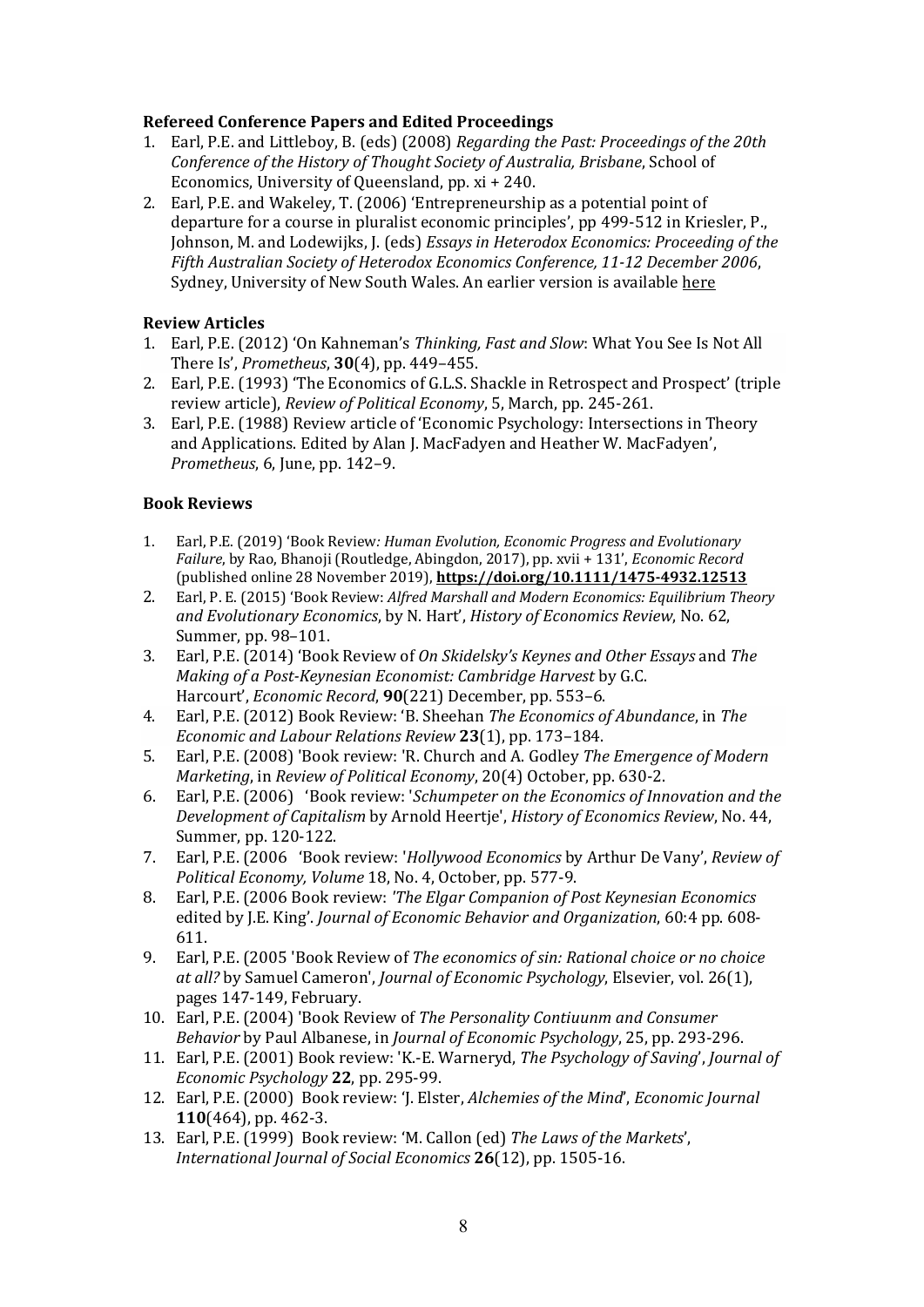- 14. Earl, P.E. (1998) Book review: 'N.M. Kay, *Pattern in Corporate Evolution*', *Scottish Journal of Political Economy* **45**(3), pp. 345–6.
- 15. Earl, P.E. (1996) Book review: 'Y.B. Choi, *Paradigms and Conventions*', *Journal of Economic Psychology* **17**, pp. 145-8.
- 16. Earl, P.E. (1995) 'The dissenting economist (book review: J.L. Ford, *G.L.S. Shackle: The Dissenting Economist's Economist*)', *History of Economics Review*, 23, Winter, pp. 135-8.
- 17. Earl, P.E. (1994) Book review: 'J.L. Baxter, *Behavioural Foundations of Economics*', *Economic Journal* **104**(425), pp. 945-6.
- 18. Earl, P.E. (1993) Book review: S. Moss & J. Rae (eds), *Artificial Intelligence and Economic Analysis*', *Economic Journal* **103**, July, pp. 1106-7.
- 19. Earl, P.E. (1993) Book review: 'H.A. Simon, *Models of my Life*', *Eastern Economic Journal*, **19** (2, Spring), pp. 247-9.
- 20. Earl, P.E. (1992) Book review: 'R.E. Lane, *The Market Experience*', *Economic Journal* **102**(415), pp. 1566-8.
- 21. Earl, P.E. (1991) Book review: 'D. Moggridge (ed.), *Perspectives on the History of Economic Thought, Volume IV*', *Manchester School* **LIX**(1), pp. 107-8.
- 22. Earl, P.E. (1990) Book review: 'J.G. March, *Decisions and Organizations', Review of Political Economy* **2**(3), pp. 368-9.
- 23. Earl, P.E. (1990) Book review: 'P. Albanese (ed.) *Psychological Foundations of Economic Behavior*', *Journal of Economic Literature* **XXVIII**, December, pp. 1716-17.
- 24. Earl, P.E. (1990) Book review: 'K. Grunert and F. Olander (eds)., *Understanding Economic Behaviour*', *Economic Journal* **100**(403), pp. 1341-2.
- 25. Earl, P.E. (1990) Book review: 'B.J. Loasby, *The Mind and Method of the Economist*', *Economic Journal* **100**(401), pp. 642-4.
- 26. Earl, P.E. (1989) Book review: J.L. Ford, *Economic Choice Under Uncertainty*', *Review of Politcal Economy* **1**(2), pp. 238-40
- 27. Earl, P.E. (1989) Book review: 'S. Lea, R. Tarpy and P. Webley, *The Individual in the Economy*', *Economic Analysis and Policy* **19**(1), pp. 118-21.
- 28. Earl, P.E. (1988) Book review: D.J. Juttner and T. Valentine (eds), *The Economics and Management of Financial Institutions*', *Economic Analysis and Policy* **18**(2), pp. 255-7.
- 29. Earl, P.E. (1988) Book review: 'N. Rosenberg and L. Birdzell, *How the West Grew Rich*', *Prometheus* **6**(1), pp. 174-6.
- 30. Earl, P.E. (1987) Book review: 'B. Gilad and S. Kaish (eds) *Handbook of Behavioral Economics*', *Journal of Economic Psychology* **8**, pp. 385-88. (I also published a different review of this work, focused for a different audience, in *Economic Journal* **97**, pp. 1012-14.)
- 31. Earl, P.E. (1986) Book review: 'L.A. Boland, *Methodology for a New Microeconomics*', *Economic Journal* **96**, December, pp. 1134-5.

# **Newspaper articles**

- (2009) 'Shoppers need more than unit pricing to find value', *The Courier Mail*, 17 December.
- (2000) 'Paying the profit makers: The safety of the known', *Otago Daily Times*, 25 July.

# **Case Study**

Earl, P.E. (1992) 'Case Study and Instructors' Notes: The Erebus Air Disaster', pp. 190- 202 of G Hearn et al. *Organisational Behaviour: Australian Teaching Resources to accompany, R.P. Vecchio, G Hearn and G Southey Organizational Behaviour: Life at Work in Australia*, Sydney, Harcourt Brace (instructors' notes jointly written with Cathy Fisher).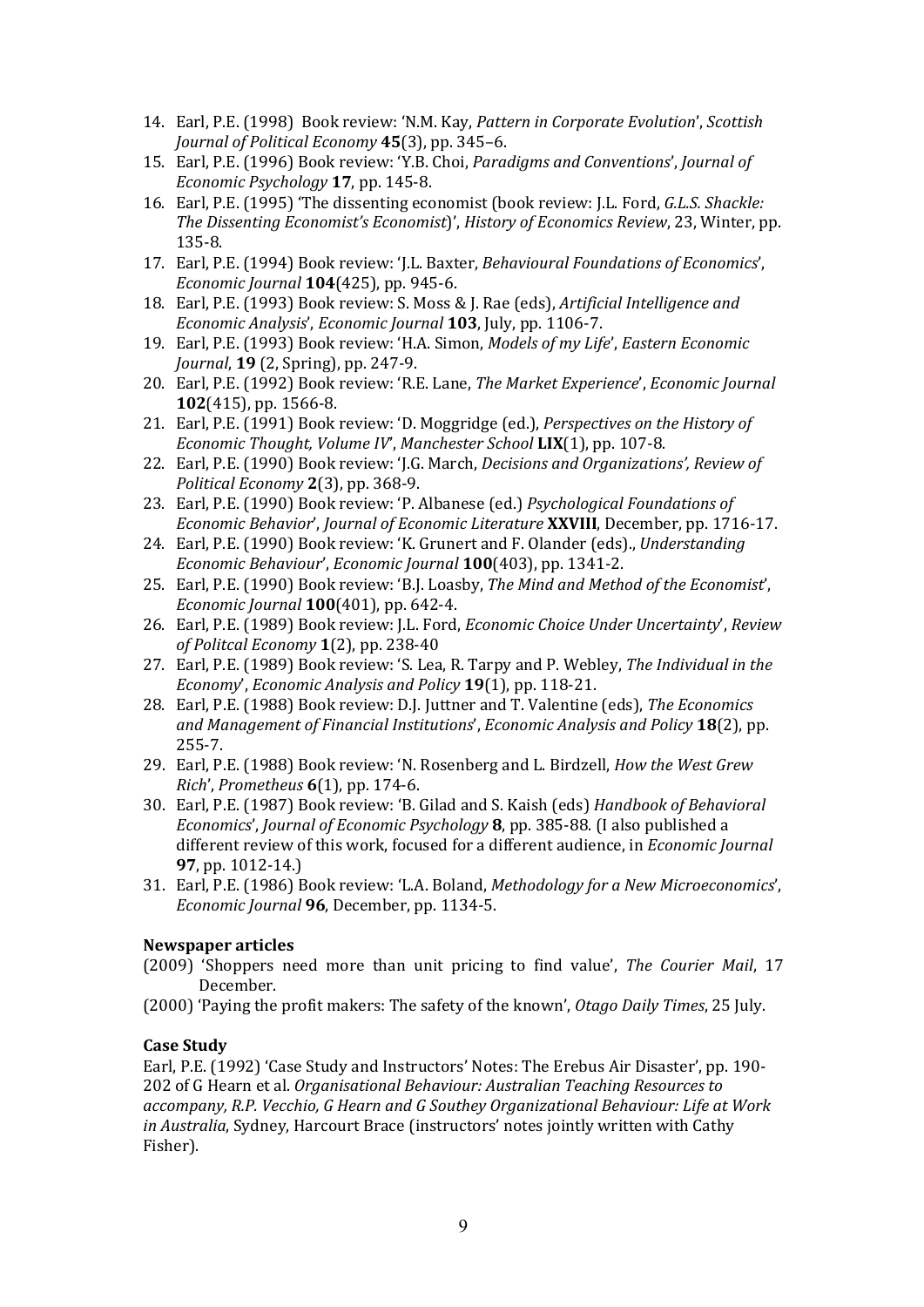## **External Funding**

**Australian Research Council Discover Grant DP1093840** A/Prof PE Earl; Dr LM Friesen

# **A study of consumers' competence when choosing between complex mobile phone contracts and the regulatory implications of their coping strategies**

| \$96,000  |
|-----------|
| \$100,000 |
| \$60,000  |
|           |

## **Project Summary**

In 2010, Australian consumers could choose between over 800 mobile phone connection products (many more if handset options are included) from over 50 providers. Since then, their set of options has been continually changing. This is a multimethods study involving a nationwide large-sample (n=1000) online survey, experimental economics, and verbal protocol analysis and simulation methods. We are trying to find out how much consumers are wasting through mistaken choices of mobile phone service contracts, what causes their errors, which choice strategies work effectively in this 'confusopoly' environment and which policy measures are likely to be most effective at enabling consumers to make better choices.

## **Professional Involvements**

Consultant to New Zealand Ministry of Economic Development/Ministry of Consumer Affairs (2005), delivering seminars in Wellington on behavioural economics and its relevance for policy design (September), written up subsequently as discussion paper for Ministry staff. A copy of the report is available at [http://espace.library.uq.edu.au/view/UQ:8811.](http://espace.library.uq.edu.au/view/UQ:8811)

Invited submissions to Submission to Productivity Commission Review of Australia's Consumer Policy Framework (2007), Senate Economic References Committee Inquiry into the GROCERYchoice website, October 2009, and Senate Inquiry into the Trade Practices Amendment (Guaranteed Lowest Prices - Blacktown Amendment) Bill 2009, November 2009.

Co-Editor (with Simon Kemp, University of Canterbury) *Journal of Economic Psychology*  from August 2000 to March 2004 (volumes 22-25, 2001-2004) (editorial board member 1991-1995, 2005-2010; book review editor 2000-2003).

Editorial Board Member*, Review of Political Economy* (co-founder, 1989, resigned end 1995 to make space for major edited book projects, rejoined late 1999, resigned 2016 as, with teaching concentrated in semester 1, I could not promise that I could be available as a referee throughout the year).

Founding Editorial Board Member of the *Marketing Theory*, launched 2001 by Sage Publications; served on the Board until 2018.

Editorial Board Member, *Review of Social Economy* (2013–2018).

External PhD examiner for the University of Queensland (twice, prior to my appointment there); the University of Canterbury (twice: Department of Management 2002; Department of Psychology 2018); Department of Economics, Newcastle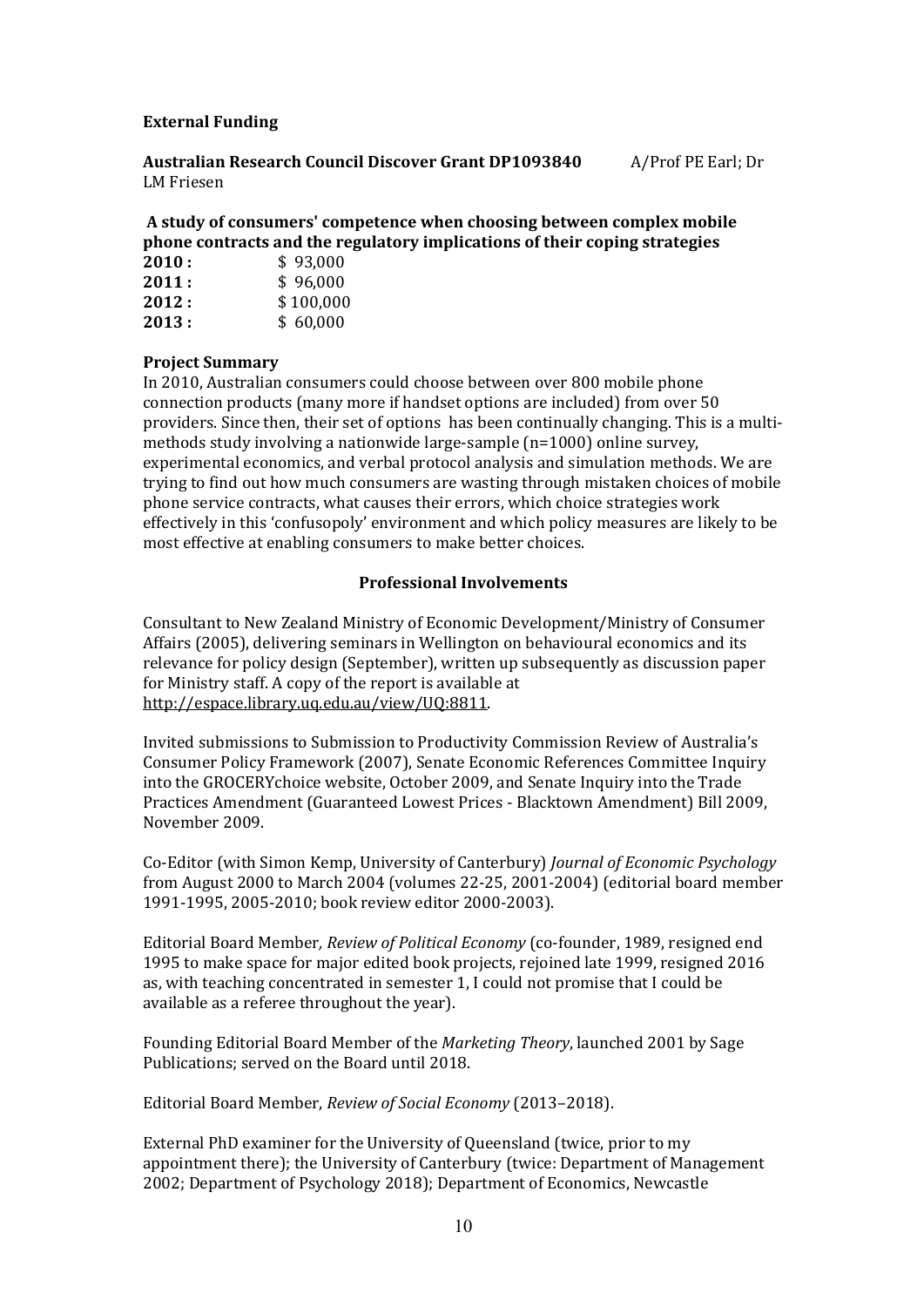University, NSW; Department of Economics, University of Auckland (twice); 2011, Monash University; and, 2013, La Trobe University. In 2009-10 I served as a PhD adjudicator and then examiner for Lincoln University, for whom I was again an PhD examiner in 2016), Federation University, 2018.

Referee of research grant applications for FoRST (NZ), University of Queensland (before I worked there), Australian Research Council, Irish Research Council, National Science Foundation (USA), National Research Foundation (South Africa).

Founding Member of the International Network on Economic Method and, until mid 1993, Area Correspondent for the Network's publication *Methodus*.

Referee of articles for the *Australian Economic Papers*, *Economic Journal*, the *Cambridge Journal of Economics* (frequently)*, Journal of Institutional Economics* (frequently), *Journal of Economic Surveys*, *Review of Political Economy*, *Journal of Cultural Economics*, *American Journal of Economics and Sociology*, *Cyprus Journal of Economics*, *Manchester School*, *Journal of Economic Psychology* (over 30 papers), *New Zealand Economic Papers*, *International Review of Applied Economics*, *British Review of Economic Issues*, *Human Systems Management*, *International Journal of the Economics of Business*, *Journal of Economic Studies*, *Journal of the History of Economic Thought*, *Review of Social Economy*, *Review of Austrian Economics, Prometheus*, *British Journal of Management*, *Environmental Innovation and Societal Transitions*, *Economic Analysis and Policy* and *Encyclopedia of Information Systems*, *Journal of Neuroscience, Psychology and Economics*, *Journal of Economics Education*, *Environmental Innovation and Societal Transition*, *International Journal of Pluralism and Economic Education*, *Review of Social Economy*, *Building Research and Information, Journal of Economic Methodology, Economic and Labour Relations Review, Review of Behavioral Economics, Review of Behavioral and Experimental Economics, Utilities Policy.*

Referee of book manuscripts and proposals for Allen & Unwin, Wheatsheaf Books, Prentice-Hall Australia, Martin Robertson/Basil Blackwell, Kluwer Academic Press, Routledge, Edward Elgar Publishing, and University of Michigan Press.

#### Conference Presentations

1981 New Orthodoxy in Economics, Sidney Sussex College, Cambridge (June), British Association for the Advancement of Science (York),1984 Workshop on Economic Beliefs at the University of Bath, organized by the Economic and Social Research Council (January). 1985 14th Conference of Economists at the University of New South Wales (May), 1986 3rd Australasian Personal Construct Psychology Conference, Melbourne, Lincoln Institute of Health Sciences (July). 1987 History of Economic Thought Society of Australia Conference at the University of Newcastle, NSW (May), 'New Directions in Post Keynesian Economics' conference held at Great Malvern in the UK (August). 1988 second Malvern conference (First *Review of Political Economy* Conference) (August) discussant at a conference on Post Keynesian Economics at the University of New South Wales in Sydney on 7 October. 1990 IXVth International Colloquium of the International Association for Research in Economic Psychology, 4-7 July; 1991 New Zealand Economists' conference, Lincoln University (August); 1992 Economics Society of Australia conference at the University of Melbourne, 8 July; 1993 Keynes, Knowledge and Uncertainty, Leeds University (March); 1994 Roundtable participant at 8th Malvern Political Economy conference, 24 August and Scottish Economic Society Conference, The Burn, 8 September; 1995 Colloquium in honour of G.B. Richardson, St John's College, Oxford, 4-6 January, HETSA conference, University of Queensland, Brisbane, 12- 14 July; 1996 10th Malvern Political Economy Conference; 1997 Symposium on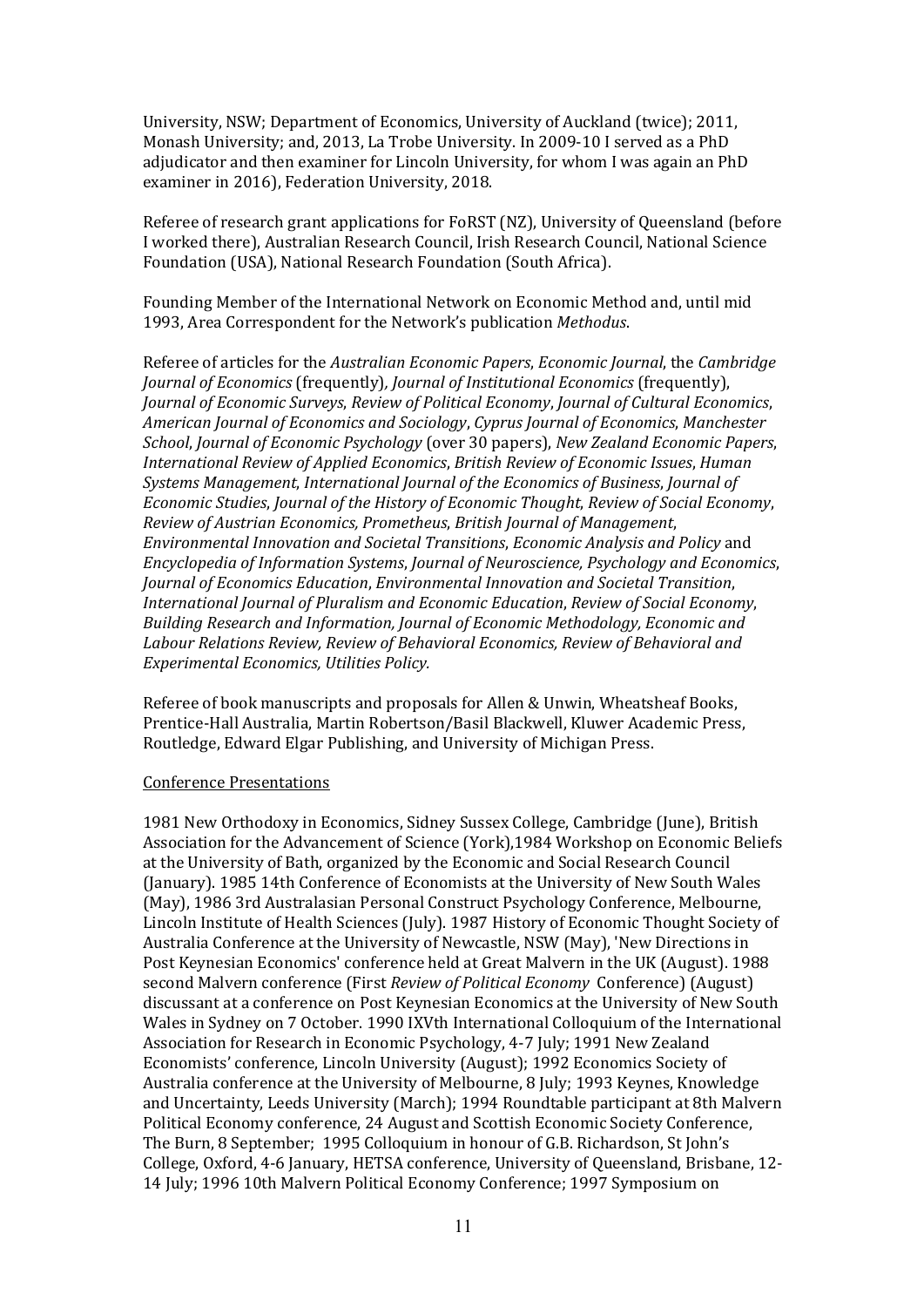Business Ethics, University of Canterbury, 19 September; 2001 IAREP conference, University of Bath (September); 2003 Plenary speaker Economics for the Future conference, organized by the Cambridge Journal of Economics, University of Cambridge (September); 2005 AHE conference, City University, London (July), 2006 AHE conference, UCL/LSE (July); 2007 HETSA conference, University of Queensland (July); 2008 AHE conference, Anglia Ruskin (July); 2012 ATEC conference, Gold Coast (July; invited speaker); 2012 HETSA conference, Melbourne (July); 2013 Association for Heterodox Economics, London Metropolitan University (July). Following the last of these I decided that, in order to reduce further my carbon footprint, I would cease attending international conferences.

#### Presentations as a Visiting Speaker

1982 University of Kent at Canterbury (October); 1984 City of Birmingham Polytechnic (May) Psychology Department Staff Seminar, University of Tasmania (November); 1986 University of Adelaide (October); 1987 University of Queensland (May), Hobart branch of the Economics Society (June), Monash University (June), Psychology Department Staff Seminar, University of Tasmania (July); 1989 Northern Territory University, Darwin (July); Royal Society of Tasmania, Tasmanian Museum and Art Gallery (August); 1991 CIRCIT, Melbourne (May), University of Queensland (May); 1993 Lancaster University, Leeds University Business School and Victoria University Wellington (March), University of Auckland and Department of Management, University of Canterbury (April); 1995 University of Southern Queensland, Northern Territory University (July 1996); Psychology Department, University of Canterbury (June); 1998 Economics Department, University of Canterbury (May); 1999 Economics Department, University of Queensland (October); 2000 University College London, (June); 2015 University of Southern Queensland (September).

#### Conference Organisation

I co-organized (with Sheila Dow) a conference to celebrate Brian Loasby's 30 Years at Stirling University, held on 26-8 August 1997. Around thirty papers were presented and over sixty researchers attended, from the US, UK, Italy, France, Denmark, Hungary, Japan, South Africa, Australia and New Zealand, with some support from the Royal Economics Society and Post Keynesian Study Group.

Co-organizer (with Bruce Littleboy) of the 2007 conference of the History of Economic Thought Society of Australia, University of Queensland, July 11-13.

# **Teaching Experience and Achievements**

My teaching has covered the following (courses that I developed or substantially reengineered are in bold):

University of Cambridge: superivions on core courses on Economic Principles and Problems. Awarded Munro Scholarship by Queens' College (a major award for teaching excellence after my first year as a supervisor).

University of Stirling: in addition to giving tutorials on first to fourth year core courses on microeconomics and macroeconomics, I lectured/tutored on Monetary Economics (1980), Intermediate Microeconomics (1982), Introduction to Marketing (1980-2), **Comparative Macroeconomic Policy** (1982), British Economic Policy Since 1939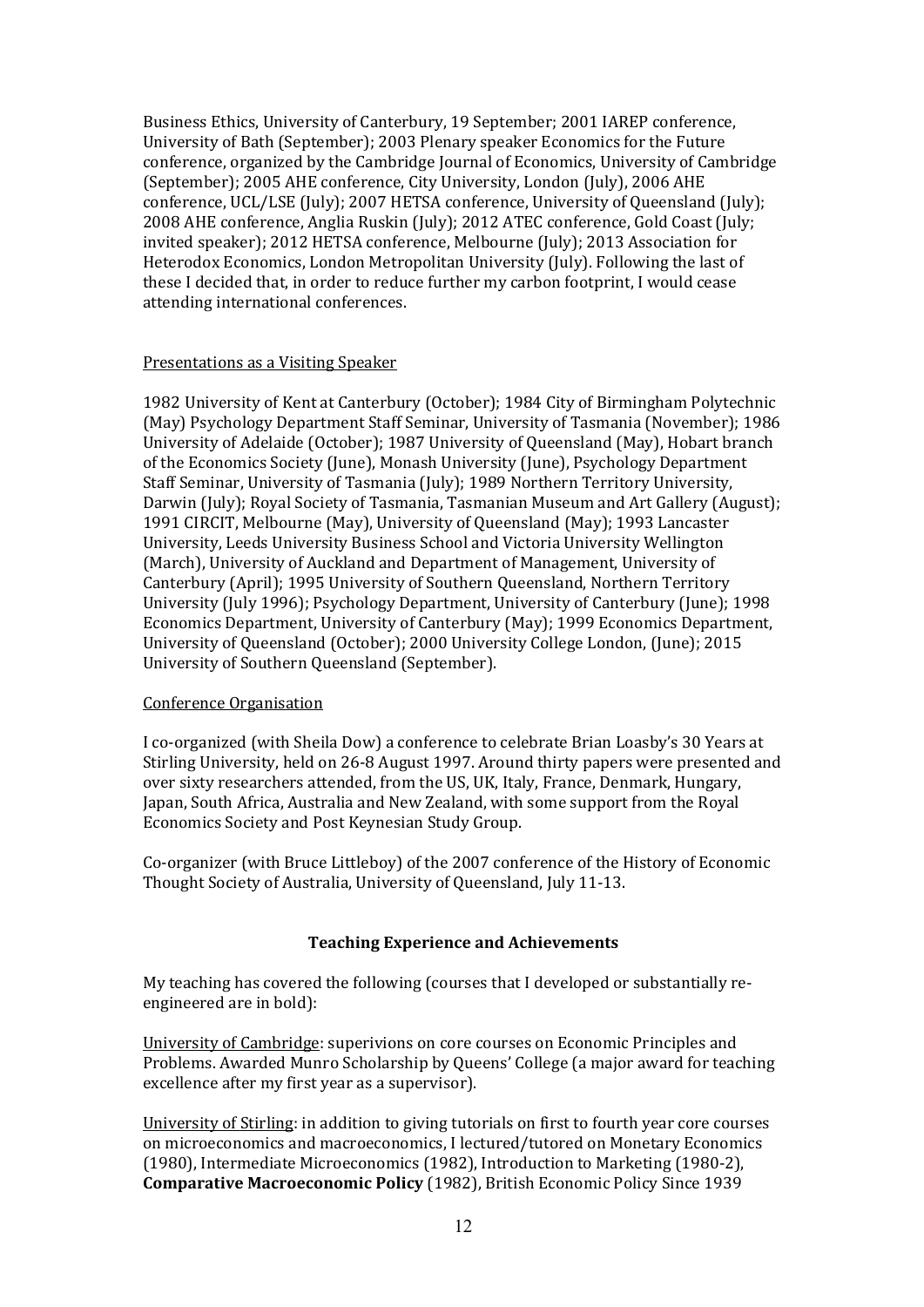(1982-3), Behavioural Economics and the History of the Theory of the Firm (1984), Semester 7 Management Economics (1981-2), Semester 8 Management Economics (1984), Semester 6 Decision Studies (1984).

1979 Attended the 'Four Universities' Training Course for Probationary Lecturers', at Dundee University, and served as co-organizer and tutor the following year when it was held at Stirling.

University of Tasmania: **Money and Banking** (1984-7), Theory of the Firm (1984), Third Year Macroeconomic Theory (1984), Australian Political Economy (1985-7), Marketing (1985, 1989-1991), **Business and Goovernment Policy** (1986-9), Honours Microeconomic Theory (1985-7), Trade and Development (1988-9), Economics of Industry (1988), Quantitative Methods 1 (Maths), 1990, **Strategic Marketing** (1990-1), Business Organization (1990-1).

Lincoln University: **Microeconomics for Business and Marketing** (1991-9); New Zealand Economy (1991-3, 1995); Advanced Microeconomic Theory (1992); Advanced Macroeconomics (1993, 1995, 1998, 2000); New Zealand and the Asian Economies (1996); Banking and Financial Institutions (1996); Leisure Theory (1996-7); **Society and Business** (1997-9); **Masters Advanced Society and Business** (1998), Masters Microeconomic Theory (1995); Masters Macroeconomic Theory (1991-3, 1998); **Masters Economics of Information and Knowledge** (1992); Economic Growth and Development (2000)' **Globalization** (2001). Also guest lectures at the University of Canterbury (both to a Masters unit in Economic Psychology and to MBA classes) and University of Queensland (Microeconomic Policy, and Philosophy of Economic Thought, 1999).

University of Queensland: ECON2400 **Business Economics** (2001-2007); ECON2100 Philosophy of Economic Thought (2001–2002. 2011–2012); ECON2420 Macroeconomy and the Business Environment (2002, 2007); ECON7010 Microeconomics for Managers (2002); ECON7020 Macroeconomics for Managers (2004); ECON7011/2 **Business Economics for MBA Students Only** (normally twice a year in standard, weekend and/or intensive mode, 2003-2009); ECON7540 Economics of Entrepreneurship and Innovation (2007); ECON2060 **Behavioural and Evolutionary Economics** (2008-10, 2014-2019) and ECON8920 Research Degree Preparation 2008-9); ECON2110 **Political Economy and Comparative Systems** (2011-2015: I completely redesign this course for delivery as a second-year unit rather than first-year; in 2011, I received my highest ever teaching evaluation score for this unit – 4.9/5 overall – and was a recipient of the Dean's Commendation for High Achievement in the Faculty of Arts, whence most of its enrolment comes; 2012). International Economy in the 20th Century (2012–2015); **ECON3540/ECON7060 Evolution of Economic Systems (**2016–2020). **PPES4101 Political Philosophy and Economics IV** (honours year course on 'wicked problems') (2020).

I have also written two textbooks that are radically different from the norm via their coverage of both mainstream and heterodox approaches (with elements of behavioural, evolutionary, institutional and Austrian approaches). My first one (1995) has achieved over 130 hits on Google Scholar, is still in print and was critically very well received by leading economists (Herbert Simon in a 1999 paper 'The Many Shapes of Knowledge', called it 'an excellent recent textbook representing the modern view'). Like my 2000 paper in Earl and Frowen that has been reprinted recently in Fullbrook (2008), it makes explicit use of the ideas of Harvard educationalist William G. Perry on student intellectual development. The second text, jointly written with Tim Wakeley, was based on the new MBA business economics course that I was asked to design in 2002 as part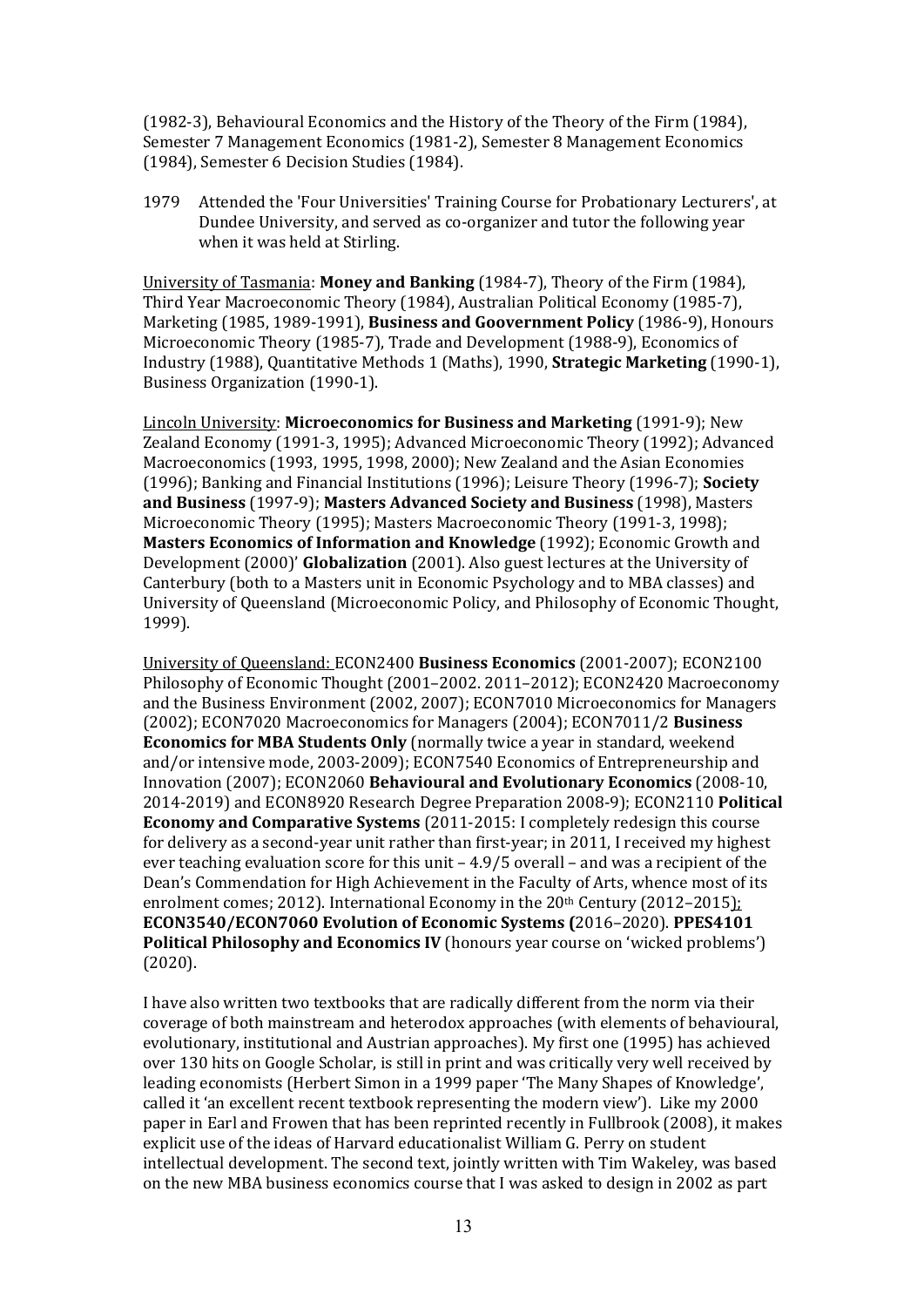of the UQ Business School's accreditation process. It has a considerable website of backup resource including about 80.000 words of sample case study answers that I have written over many years. As of April 2020, it has 37 citations listed on Google Scholar.

# **Honours and Postgraduate Supervision.**

University of Stirling and University of Tasmania: Supervised several honours theses.

Lincoln University:

- Supervisor of 3 one-year masters theses, on NZ macroeconomics (Christopher Smith) and on consumer behaviour/marketing (Juan Guaqueta and Vanessa Moore).
- Principal advisor for PhDs: evolutionary economics (Jason Potts, now Professor of Economics at RMIT; the book based on his thesis shared the 2000 Schumpeter Prize); and economics history/technological change (Greg Clydesdale).
- Associate advisor for 2 PhDs: tourism/economic anthropology (David Fisher); and farm management/economic psychology (Ngenang Jangu)

University of Queensland:

- Supervisor of 3 honours theses and 4 masters projects. Supervisor of 4 masters theses, on: decision rules for choosing mobile phone service plans (Morgan Spearritt): the spatial dynamics of the Brisbane real estate market (Ti-Ching Peng): economics of the music industry (Anders Moe); and the economics of the videogames sector (Ruangrit Chanaka).
- Principal advisor for 4 completed PhDs, on: the history of economic thought (Lauchlan Mackinnon, awarded 2006); experimental economics and superannuation choices (Joseph Clark, awarded 2008); economics of property renovation (Ti-Ching Peng, awarded 2009); tertiary education choices in NZ (Mary Hedges, awarded 2010).
- Associate advisor for 2 PhDs, on: differences in how junior and experienced competition lawyers think (Peter Macmillan, commenced 2012, awarded 2015 [I continued my role after he transferred to Bond University to follow his Principal Advisor there]); the complex systems approach to economics (Brendan Markey-Towler, commenced 2013, awarded early 2017 – this was a 50:50 associate arrangement, where the load was equally shared aside from signing forms).

# **Administration**

# University of Stirling

Committee on Academic Staff Training and Development; Library Liaison Committee.

# University of Tasmania:

Library Liaison Committee; Editor, Departmental Annual Report 1985-90; Sub-Dean in Economics and Member of the Standing Committee of the Faculty of Economics and Commerce, 1989; Student Applications Committee, 1990; Member of Economics Department Appointments Committee, 1990.

# Lincoln University:

Economics Discipline Area Coordinator. Academic Board (non-elected professorial Board member, 1991-8, elected as professorial representative to restructured Board June 1998); Working Party to design a Bachelor of Social Sciences; Degree Programme and on the implementation committee for it; Working Party on Ethics in Social Science